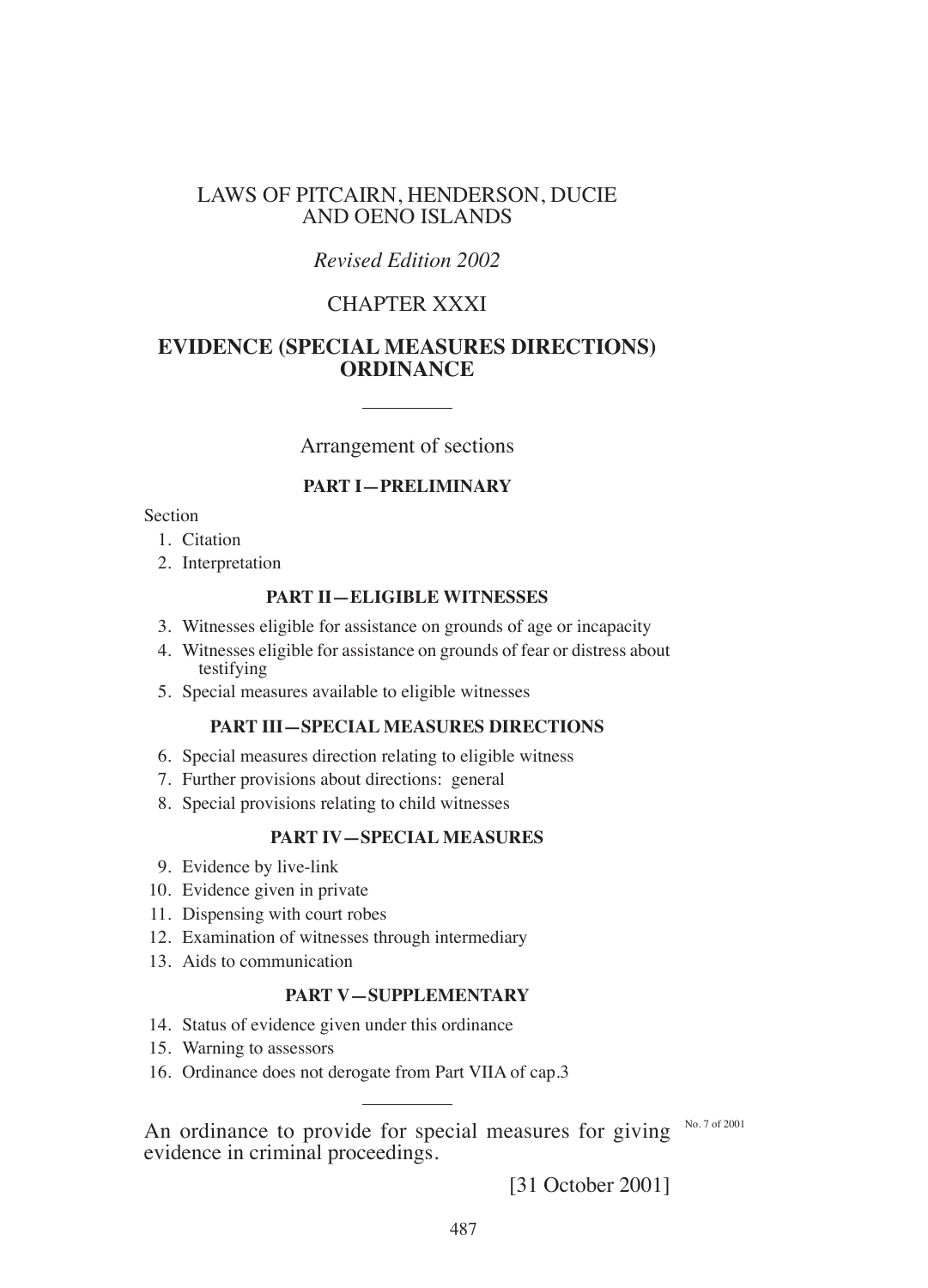### **PART I—PRELIMINARY**

Citation

**1.** This ordinance may be cited as the Evidence (Special Measures Directions) Ordinance.

Interpretation

**2.**—(1) In this ordinance, unless the context otherwise requires

- "accused", in relation to any criminal proceedings means any person charged with an offence to which the proceedings relate (whether or not he or she has been convicted);
- "complainant" in relation to any offence (or alleged offence) means a person against or in relation to whom the offence was (or is alleged to have been) committed;
- "Court" means the Magistrate's Court or the Supreme Court or the Court of Appeal, sitting in its criminal jurisdiction;

"eligible witness" means a witness eligible for assistance by virtue of section 3 or 4;

"legal representative" means any person duly admitted to practise as a legal practitioner under the provisions of the Legal Practitioners Ordinance and being the holder of a current annual practising certificate for the Islands;

"live link" has the meaning given by section  $9(6)$ ;

"prosecutor" means any person duly acting as prosecutor;

- "quality" in relation to the evidence of a witness, shall be construed in accordance with section 3(5);
- "sexual offence" means an offence against the person of a sexual nature;
- "special measures direction" means (in accordance with section 6(5)) a direction under section 6;
- "witness", in relation to any criminal proceeding, means any person called, or proposed to be called, to give evidence in the proceedings.

(2) In this ordinance references to the special measures available in relation to a witness shall be construed in accordance with section 5.

(3) In this ordinance references to a person being able to see or hear, or be seen or heard by, another person are to be read as not applying to the extent that either of them is unable to see or hear by reason of any impairment of eyesight or hearing.

(4) Nothing in this ordinance shall affect any power of a court to exclude evidence at its discretion (whether by preventing questions being put or otherwise) which is exercisable apart from this ordinance.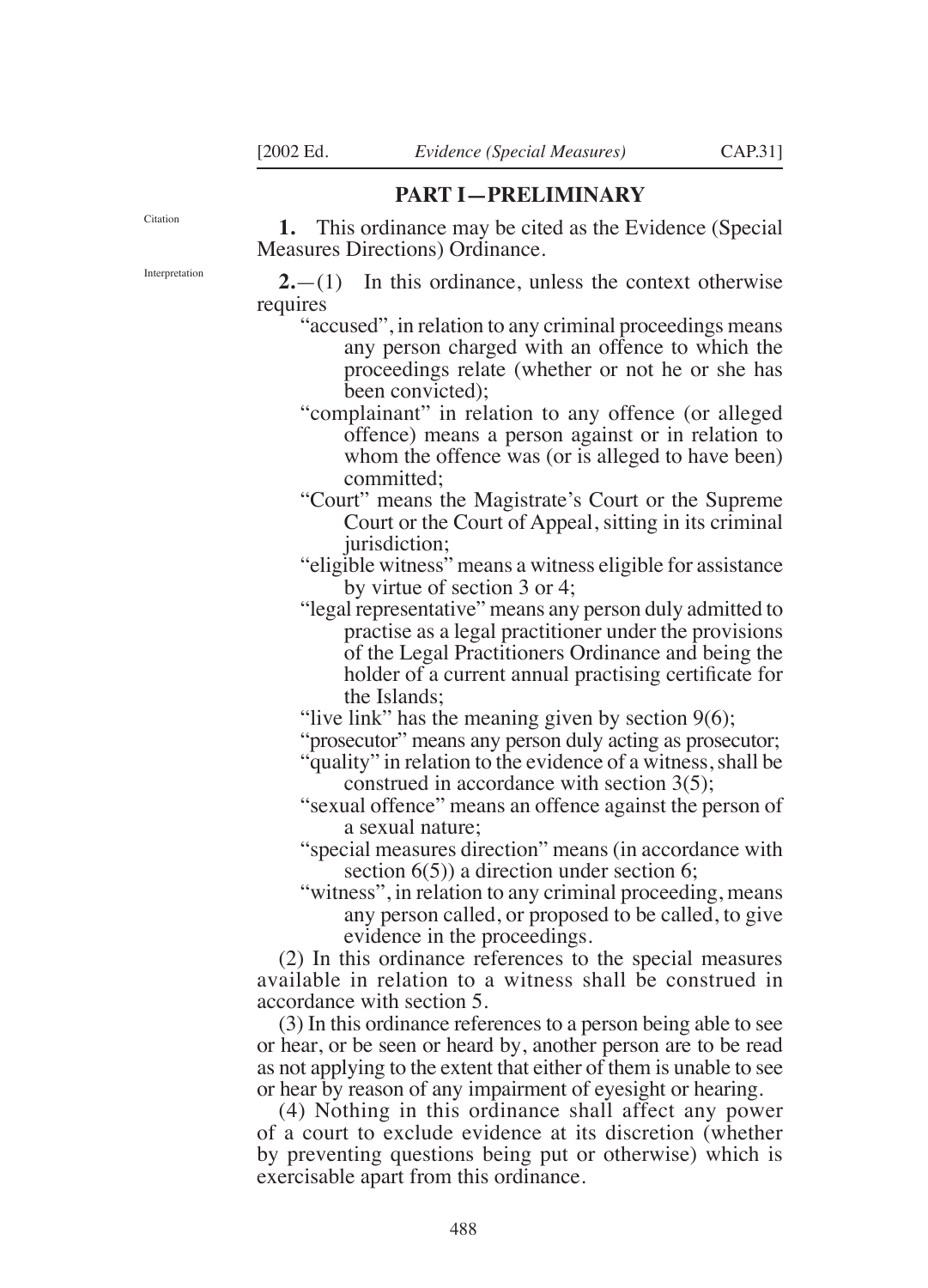#### **PART II—ELIgIbLE WITNESSES**

**3.**—(1) For the purposes of this ordinance a witness in criminal proceedings (other than the accused) is eligible for assistance by virtue of this section

- (a) if under the age of 17 at the time of the hearing; or
- (b) if the Court considers that the quality of evidence given by the witness is likely to be diminished by reason of any circumstances falling within subsection (2).

(2) The circumstances falling within this subsection are

- (a) that the witness
	- (i) suffers from mental disorder;
	- (ii) otherwise has a significant impairment of intelligence and social functioning;
- (b) that the witness has a physical disability or is suffering from a physical disorder.

 $(3)$  In subsection  $(1)(a)$  "the time of the hearing", in relation to a witness, means the time when it falls to the Court to make a determination for the purposes of section 6(2) in relation to the witness.

(4) In determining whether a witness falls within subsection (1)(b) the Court must consider any views expressed by the witness.

(5) In this ordinance references to the quality of a witness's evidence are to its quality in terms of completeness, coherence and accuracy; and for this purpose "coherence" refers to a witness's ability in giving evidence to give answers which address the questions put to the witness and can be understood both individually and collectively.

**4.**—(1) For the purposes of this ordinance a witness in criminal proceedings (other than the accused) is eligible for assistance by virtue of this subsection if the Court is satisied that the quality of evidence given by the witness is likely to be diminished by reason of fear or distress on the part of the witness in connection with testifying in the proceedings.

(2) In determining whether a witness falls within subsection (1) the Court must take into account, in particular

- (a) the nature and alleged circumstances of the offence to which the proceedings relate;
- (b) the age of the witness;
- (c) such of the following matters as appear to the Court to be relevant, namely
	- (i) the social and cultural background and ethnic origins of the witness,
	- (ii) the domestic and employment circumstances

Witnesses eligible for assistance on grounds of fear or distress about testifying

Witnesses eligible for assistance on grounds of age or incapacity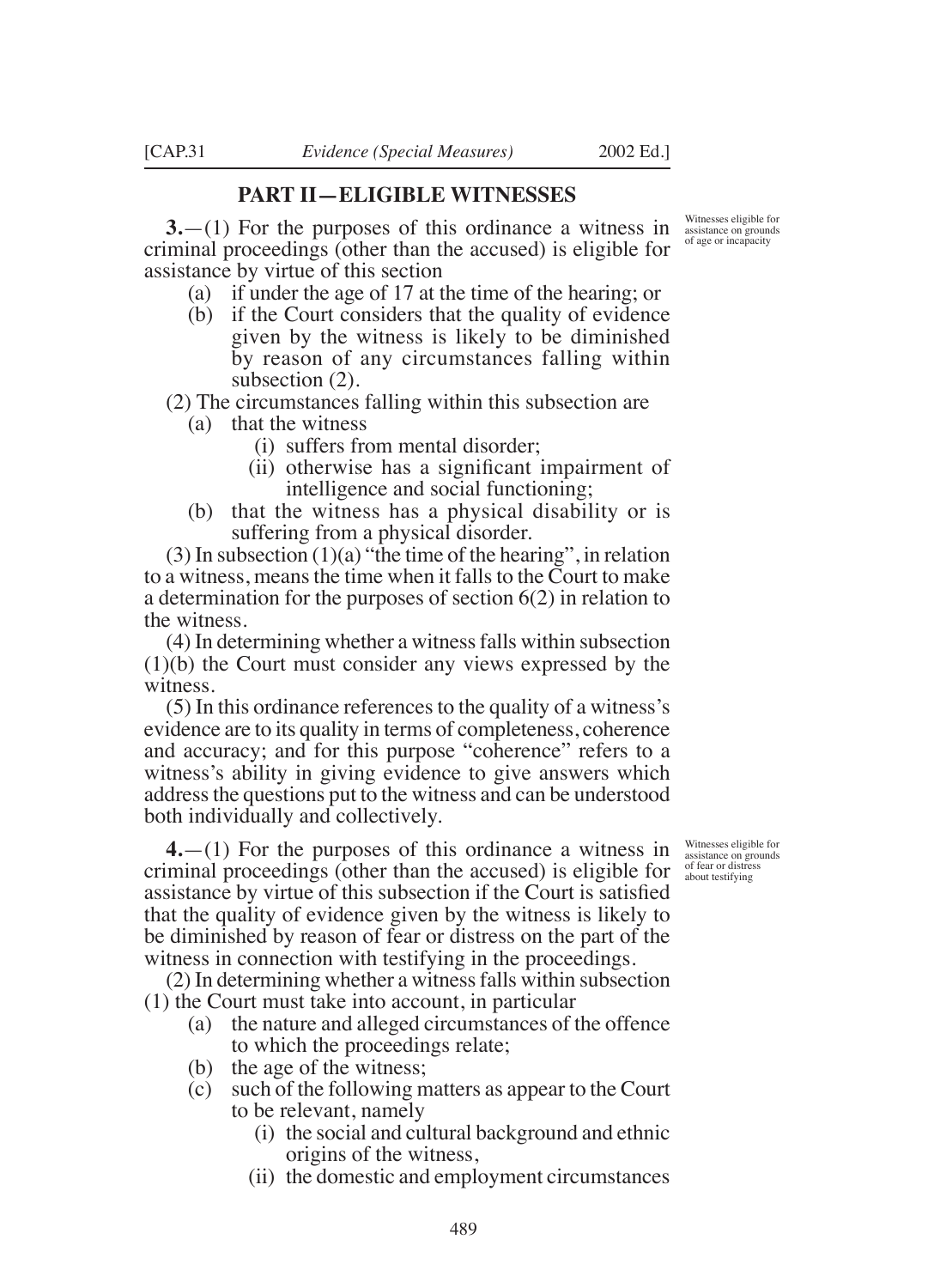of the witness, and

- (iii) any religious beliefs or political opinions of the witness;
- (d) any behaviour towards the witness on the part of (i) the accused
	-
	- (ii) members of the family or associates of the accused, or
	- (iii) any other person who is likely to be an accused or a witness in the proceedings.

(3) In determining that question the Court must in addition consider any views expressed by the witness.

(4) Where the complainant in respect of a sexual offence is a witness in proceedings relating to that offence (or to that offence and any other offences), the witness is eligible for assistance in relation to those proceedings by virtue of this subsection unless the witness has informed the Court of the witness's wish not to be so eligible by virtue of this subsection.

Special measures available to eligible witnesses

#### **5.**—(1) For the purposes of this Part

- (a) the provision which may be made by a special measures direction by virtue of Part III of this ordinance is a special measure available in relation to a witness eligible for assistance by virtue of section 3; and
- (b) the provision which may be made by such a direction by virtue of Part III of this ordinance is a special measure available in relation to a witness eligible for assistance by virtue of section 4;

but this subsection has effect subject to subsection (2).

(2) Where (apart from this subsection) a special measure would, in accordance with subsection  $(1)(a)$  or  $(b)$ , be available in relation to a witness in any proceedings, it shall not be taken by a court to be available in relation to the witness unless

- (a) the Court has been notified by the Governor that relevant arrangements may be made available in the area in which it appears to the Court that the proceedings will take place, and
- (b) the notice has not been withdrawn.

(3) In subsection (2) "relevant arrangements" means arrangements for implementing the measure in question which cover the witness and the proceedings in question.

(4) The withdrawal of a notice under that subsection relating to a special measure shall not affect the availability of that measure in relation to a witness if a special measures direction providing for that measure to apply to the witness's evidence has been made by the Court before the notice is withdrawn.

(5) The Governor may by order make such amendments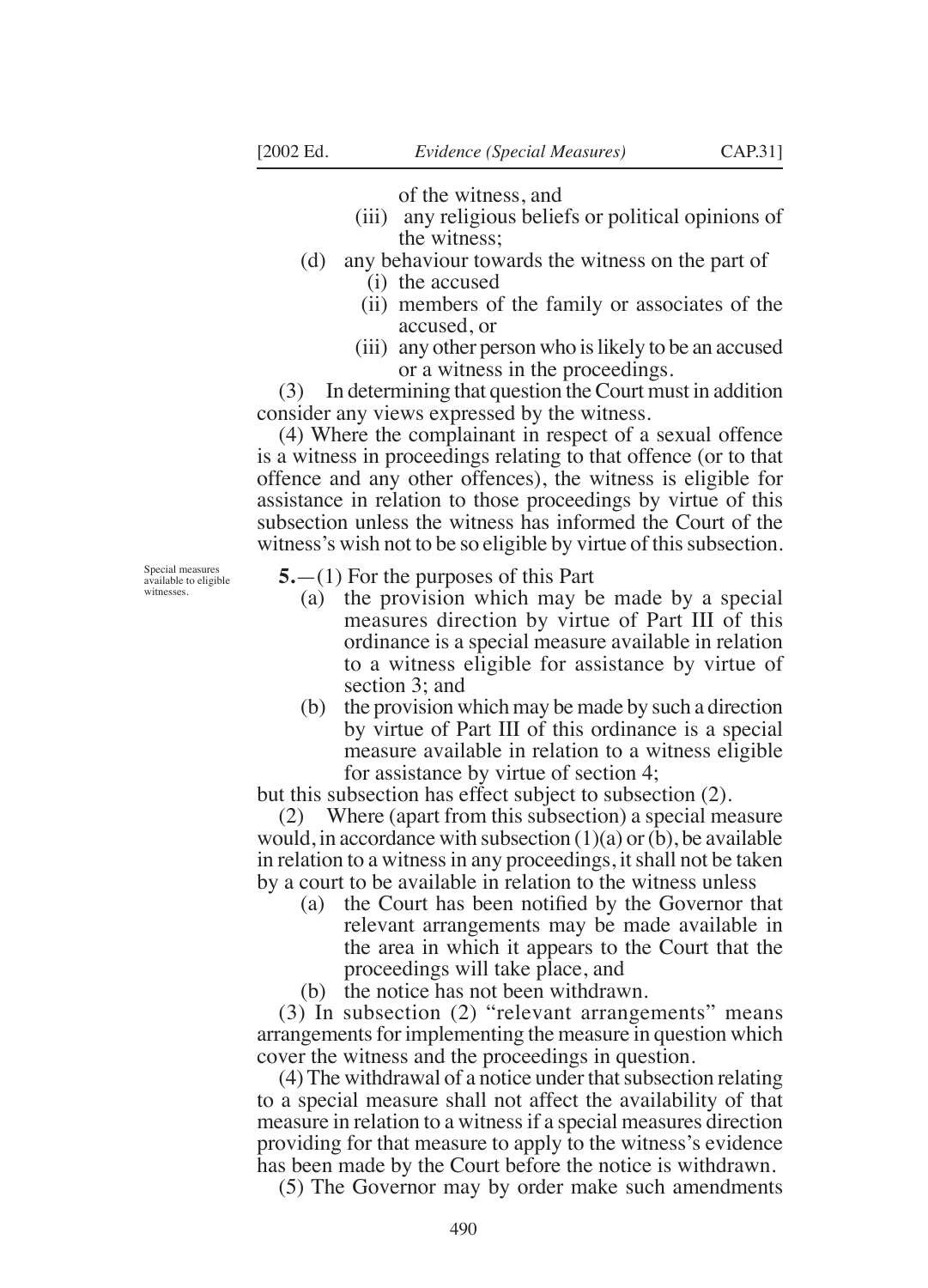of this Part as he or she considers appropriate for altering the special measures which, in accordance with subsection  $(1)(a)$  or  $(b)$ , are available in relation to a witness eligible for assistance by virtue of section 3 or (as the case may be) section 4, whether

- (a) by modifying the provisions relating to any measure for the time being available in relation to such a witness,
- (b) by the addition
	- (i) (with or without modifications) of any measure which is for the time being available in relation to a witness eligible for assistance by virtue of the other of those sections, or
	- (ii) of any new measure, or
- (c) by the removal of any measure.

## **PART III—SPECIAL MEASURES DIRECTIONS**

**6.**—(1) This section applies where in any criminal proceedings

- (a) a party to the proceedings makes an application for the Court to give a direction under this section in relation to a witness in the proceedings other than the accused, or
- (b) the Court of its own motion raises the issue whether such a direction should be given.

(2) Where the Court determines that the witness is eligible for assistance by virtue of section 3 or 4, the Court must then

- (a) determine whether any of the special measures available in relation to the witness (or any combination of them) would, in its opinion, be likely to improve the quality of evidence given by the witness; and
- (b) if so
	- (i) determine which of those measures (or combination of them) would, in its opinion, be likely to maximise so far as practicable the quality of such evidence; and
	- (ii) give a direction under this section providing for the measure or measures so determined to apply to evidence given by the witness.

(3) In determining for the purposes of this Part whether any special measure or measures would or would not be likely to improve or to maximise so far as practicable the quality of evidence given by the witness, the Court must consider all the circumstances of the case, including in particular

(a) any views expressed by the witness; and

Special measures direction relating to eligible witness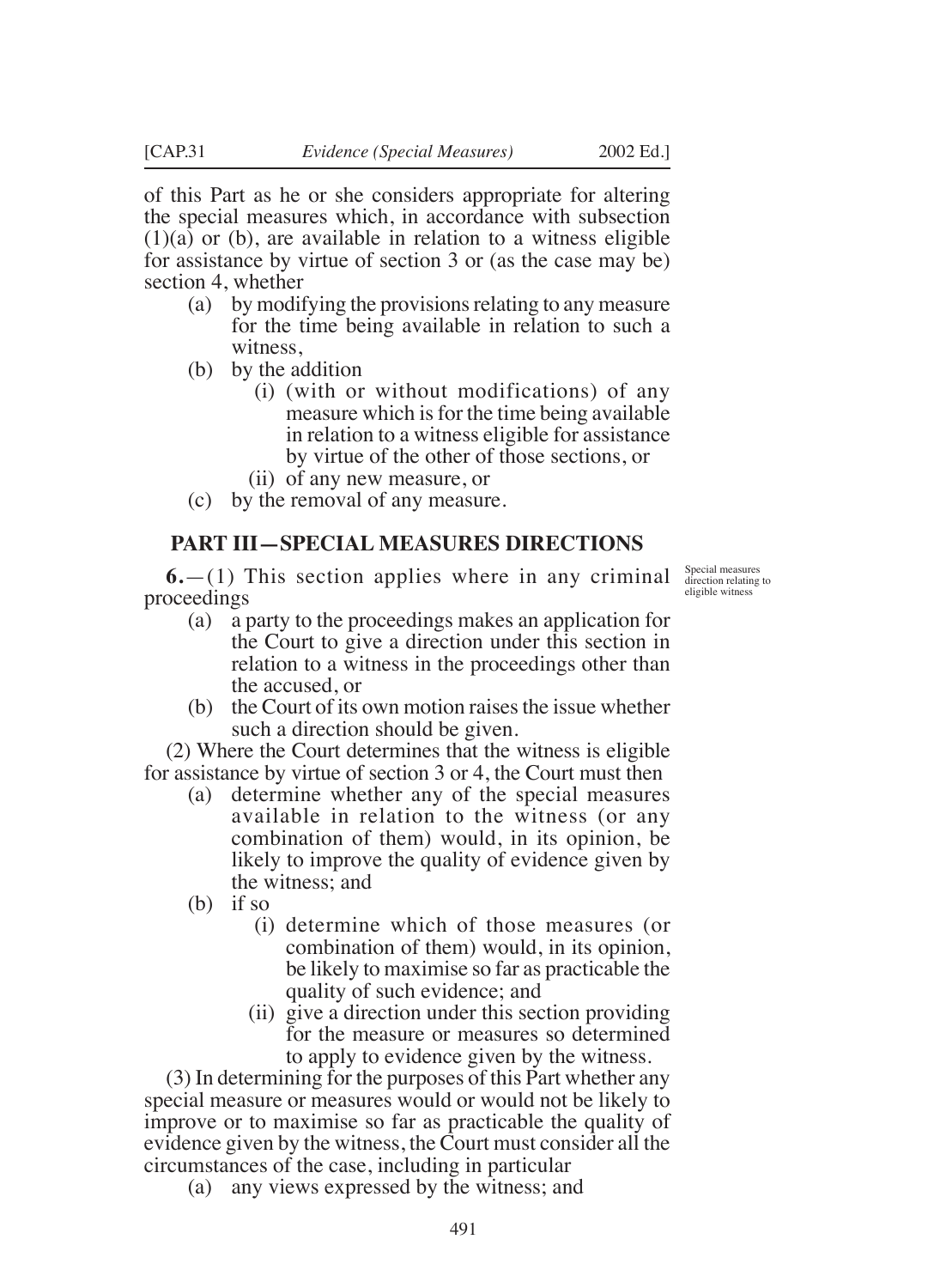(b) whether the measure or measures might tend to inhibit such evidence being effectively tested by a party to the proceedings.

(4) A special measures direction must specify particulars of the provision made by the direction in respect of each special measure which is to apply to the witness's evidence.

(5) In this Part "special measures direction" means a direction under this section.

(6) Nothing in this Part is to be regarded as affecting any power of a Court to make an order or give leave of any description (in the exercise of its inherent jurisdiction or otherwise)

- (a) in relation to a witness who is not an eligible witness, or
- (b) in relation to an eligible witness where (as, for example, in a case where a foreign language interpreter is to be provided) the order is made or the leave is given otherwise than by reason of the fact that the witness is an eligible witness.

**7.**—(1) Subject to subsection (2) and section 8(8), a special measures direction has binding effect from the time it is made until the proceedings for the purposes of which it is made are either

- (a) determined (by acquittal, conviction or otherwise), or
- (b) abandoned,

in relation to the accused or (if there is more than one) in relation to each of the accused.

(2) The Court may discharge or vary (or further vary) a special measures direction if it appears to the Court to be in the interests of justice to do so, and may do so either

- (a) on an application made by a party to the proceedings, if there has been a material change of circumstances since the relevant time, or
- (b) of its own motion.

(3) In subsection (2) "the relevant time" means

- (a) the time when the direction was given, or
- (b) if a previous application has been made under that subsection, the time when the application (or last application) was made.

(4) Nothing in section 9(2) and (3) is to be regarded as affecting the power of the Court to vary or discharge a special measures direction under subsection (2).

(5) The Court must state in open court its reasons for

- (a) giving or varying,
- (b) refusing an application for or for the variation or

Further provisions about directions: general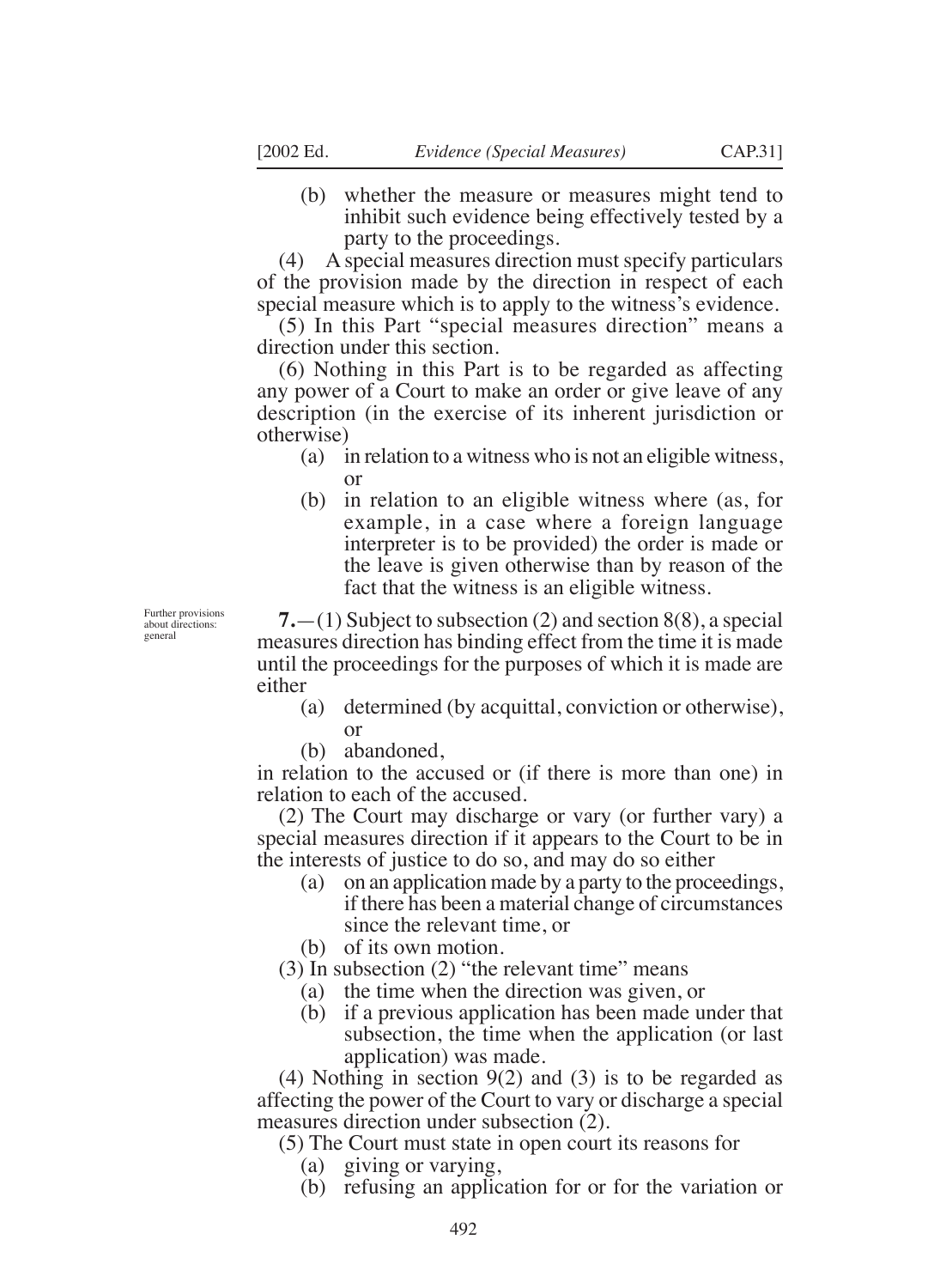discharge of, or

(c) discharging,

a special measures direction and, if it is the Magistrate's Court, must cause them to be entered in the register of its proceedings. (6) Rules of court may make provision

- - (a) for uncontested applications to be determined by the Court without a hearing;
	- (b) for preventing the renewal of an unsuccessful application for a special measures direction except where there has been a material change of circumstances;
	- (c) for expert evidence to be given in connection with an application for or for varying or discharging such a direction;
	- (d) for the manner in which conidential or sensitive information is to be treated in connection with such an application and in particular as to its being disclosed to or withheld from a party to the proceedings.
- **8.**—(1) For the purposes of this section

Special provisions relating to child witnesses

- (a) a witness in criminal proceedings is a "child witness" if he or she is an eligible witness by reason of section  $3(1)(a)$  (whether or not he or she is an eligible witness by reason of any other provision of section 3 or 4);
- (b) a child witness is "in need of special protection" if the offence (or any of the offences) to which the proceedings relate is
	- (i) a sexual offence, or
	- (ii) an offence of kidnapping, false imprisonment, child abduction, assault on, injury or threat of injury to, any person.

(2) Where the Court, in making a determination for the purposes of section 6(2), determines that a witness in criminal proceedings is a child witness, the Court must

(a) first have regard to subsections  $(3)$  to  $(7)$  below; and

(b) then have regard to section  $6(2)$ ; and for the purposes of section  $6(2)$ , as it then applies to the witness, any special measures required to be applied in relation to him or her by virtue of this section shall be treated as if they were measures determined by the Court, pursuant to section  $6(2)(a)$  and  $(b)(i)$ , to be measures that (whether on their own or with any other special measures) would be likely to maximise, so far as practicable, the quality of his or her evidence.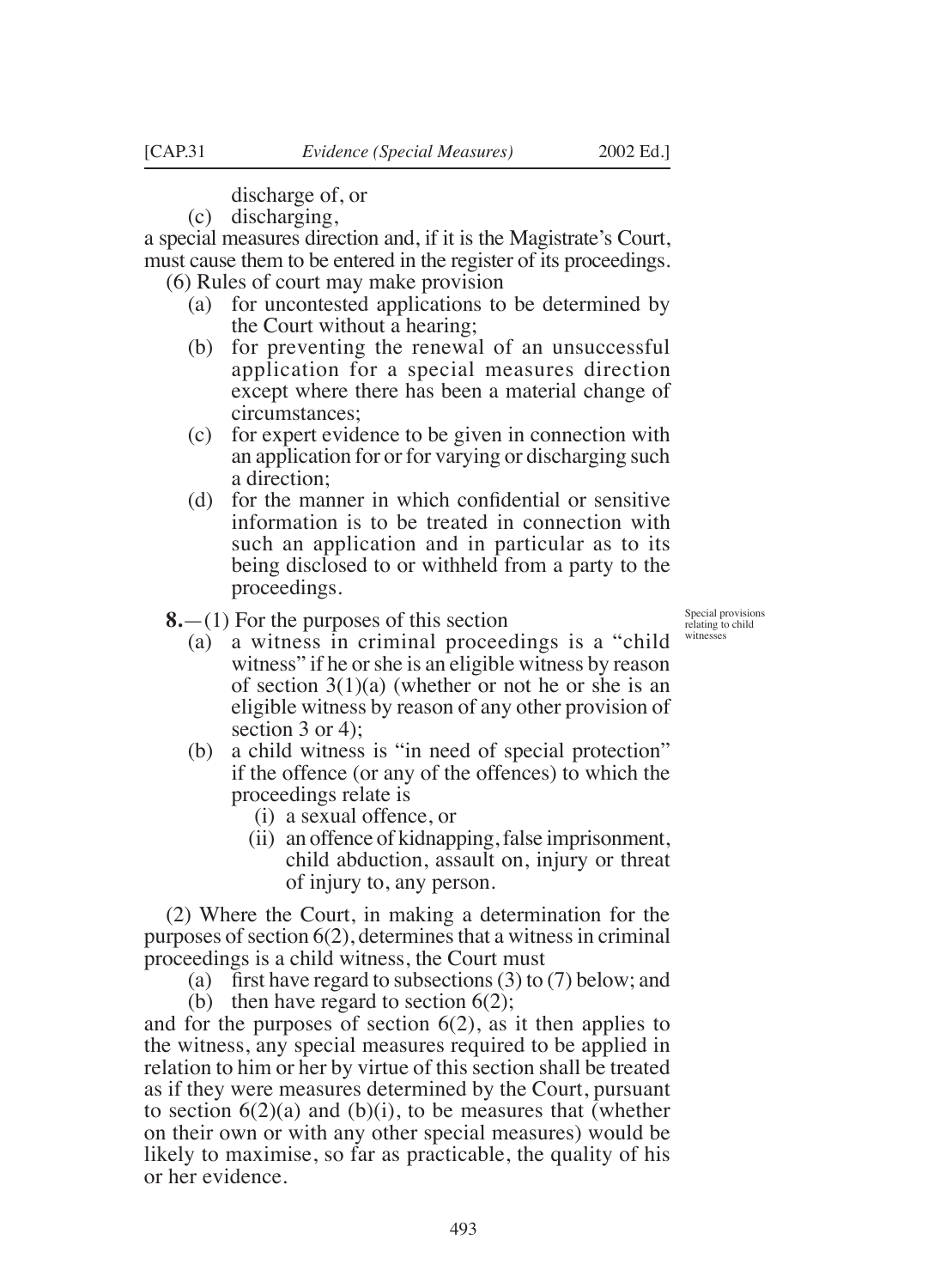(3) The primary rule in the case of a child witness is that the Court must give a special measures direction in relation to the witness which complies with the following requirements

- (a) it must provide for any video recorded evidence in chief to be admitted; and
- (b) it must provide for any evidence given by the witness in the proceedings which is not given by means of a video recording (whether in chief or otherwise) to be given by means of a live link in accordance with section 9.
- (4) The primary rule is subject to the following limitations
	- (a) the requirement contained in subsection  $(3)(a)$  or (b) has effect subject to the availability (within the meaning of section 5(2)) of the special measure in question in relation to the witness;
	- (b) the rule does not apply to the extent that the Court is satisied that compliance with it would not be likely to maximise the quality of the witness's evidence so far as practicable (whether because the application to that evidence of one or more other special measures available in relation to the witness would have that result or for any other reason).

(5) However, subsection (4)(b) does not apply in relation to a child witness in need of special protection.

#### **PART IV—SPECIAL MEASURES**

**9.**—(1) A special measures direction may provide for the witness to give evidence by means of a live link.

(2) Where a direction provides for the witness to give evidence by means of a live link, the witness may not give evidence in any other way without the permission of the Court.

- (3) The Court may give permission for the purposes
	- (a) of subsection (2) if it appears to the Court to be in the interests of justice to do so, and may do so either on an application by a party to the proceedings, if there has been a material change of circumstances since the relevant time, or
	- (b) of its own motion.

 $(4)$  In subsection  $(3)$ , "the relevant time" means

- (a) the time when the direction was given, or
- (b) if a previous application has been made under that subsection, the time when the application (or last application) was made.

(5) Where in proceedings before any Court evidence is to be given by means of a live link in accordance with a special measures direction, the Court may sit for the purposes of

Evidence by live link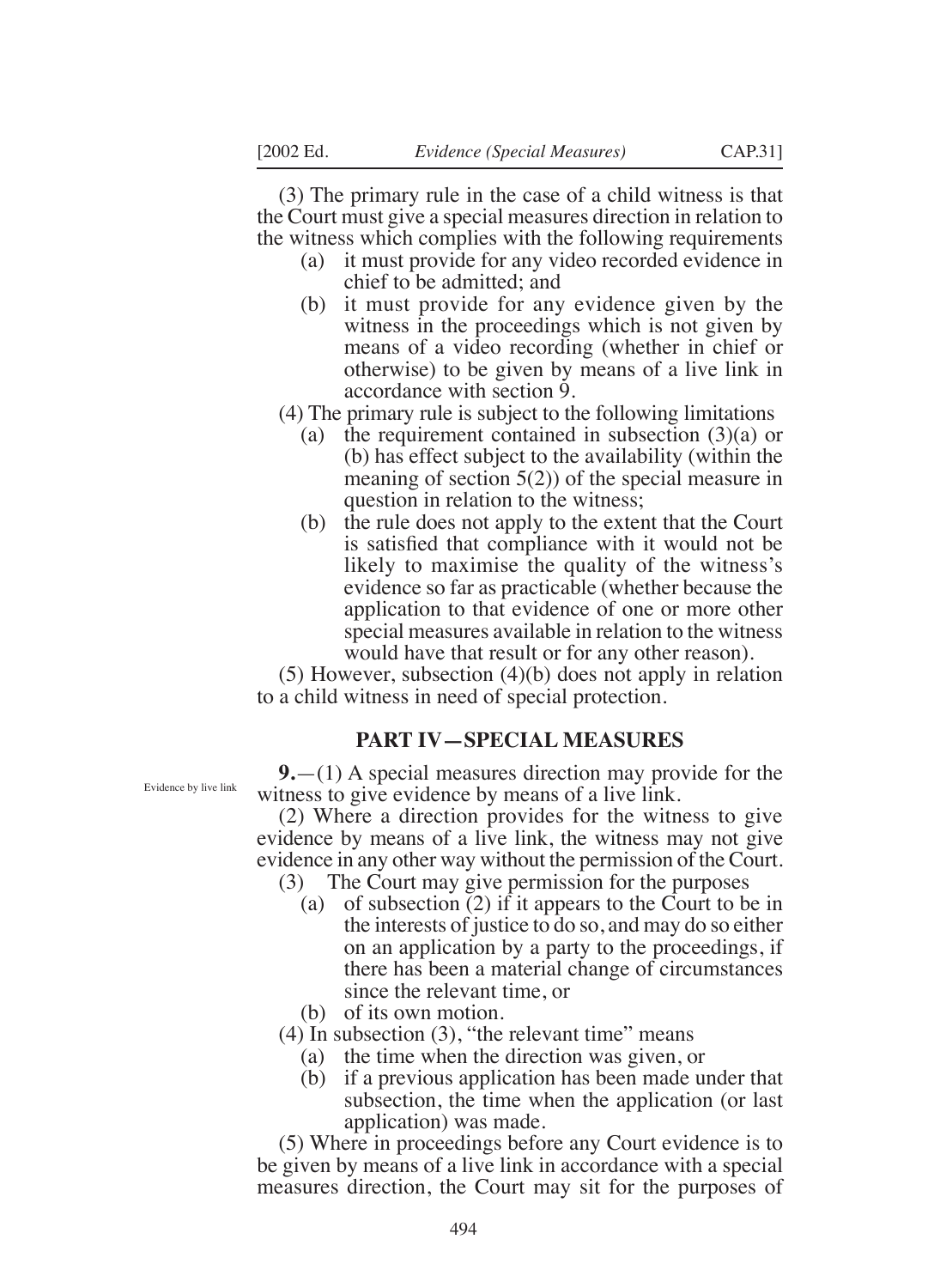the whole or any part of those proceedings at a place where suitable facilities for receiving such evidence are available and which has the approval of the presiding Magistrate or Judge.

(6) In this ordinance "live link" means a live television link or other arrangement whereby a witness, while absent from the courtroom or other place where the proceedings are being held, is able to see and hear a person there and to be seen and heard by the Judge or Magistrate and the assessors (if any), the legal representatives acting in the proceedings and any interpreter or other person appointed to assist the witness.

**10.**—(1) A special measures direction may provide for the exclusion from the Court during the giving of the witness's evidence, of persons of any description specified in the  $\frac{\text{Evidence given in}}{\text{private}}$ direction.

(2) The persons who may be so excluded do not include

- (a) the accused,
- (b) legal representatives acting in the proceedings, or
- (c) any interpreter or other person appointed (in pursuance of the direction or otherwise) to assist the witness.

(3) A special measures direction providing for representatives of news gathering or reporting organisations to be so excluded shall be expressed not to apply to one named person who

- (a) is a representative of such an organisation, and
- (b) has been nominated for the purpose by one or more such organisations,

unless it appears to the Court that no such nomination has been made.

(4) A special measures direction may only provide for the exclusion of persons under this section where—

- (a) the proceedings relate to a sexual offence; or
- (b) it appears to the Court that there are reasonable grounds for believing that any person other than the accused has sought, or will seek, to intimidate the witness in connection with testifying in the proceedings.

(5) Any proceedings from which persons are excluded under this section (whether or not those persons include representatives of news gathering or reporting organisations) shall nevertheless be taken to be held in public for the purposes of any privilege or exemption from liability available in respect of fair, accurate and contemporaneous reports of legal proceedings held in public.

**11.** A special measures direction may provide for the wearing of court robes to be dispensed with during the giving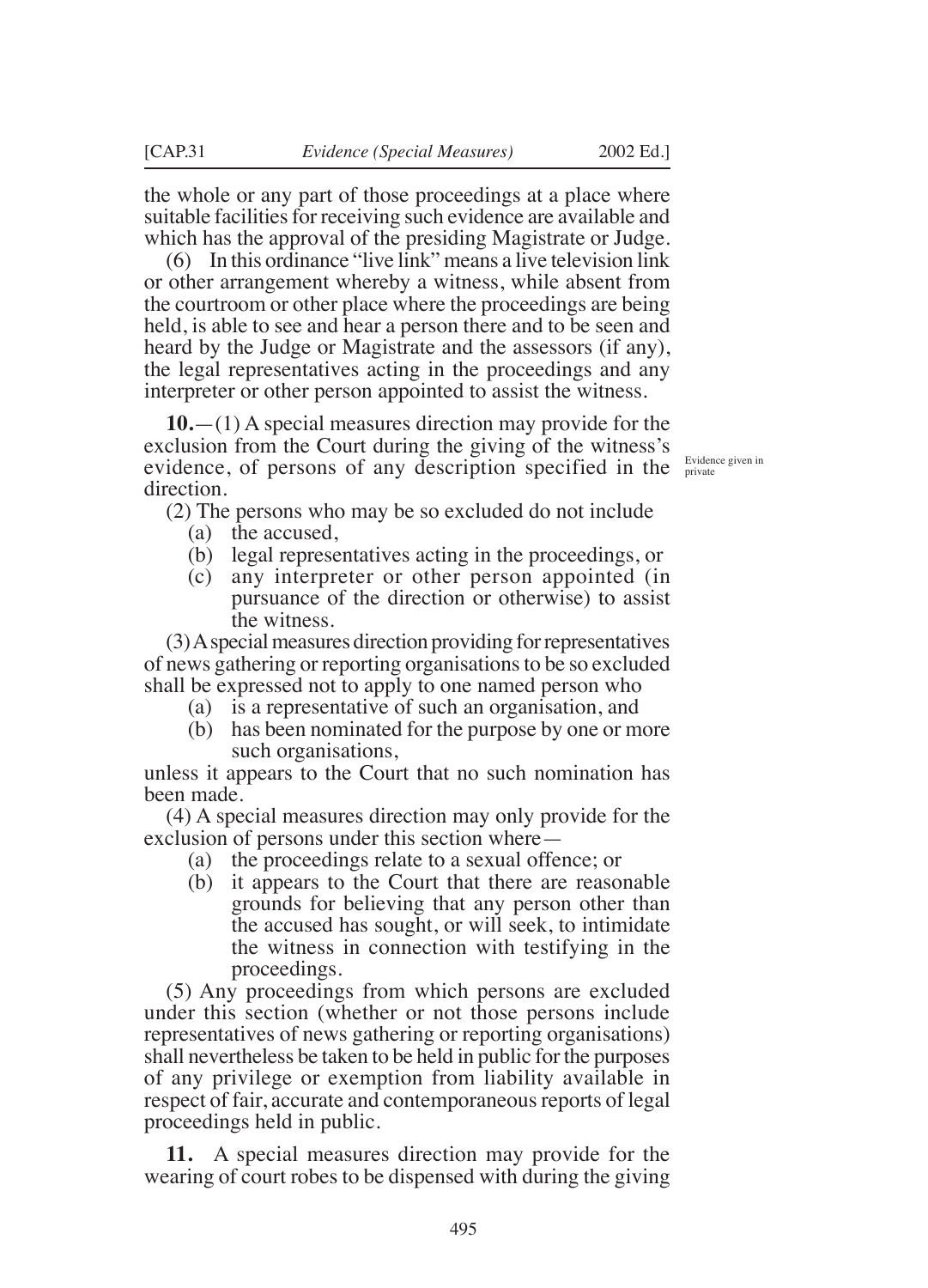Dispensing with court robes

of the witness's evidence.

**12.**—(1) A special measures direction may provide for any examination of the witness (however and wherever conducted) to be conducted through an interpreter or other person approved by the Court for the purposes of this section ("an intermediary").

(2) The function of an intermediary is to communicate

- (a) to the witness, questions put to the witness, and
- (b) to any person asking such questions, the answers given by the witness in reply to them,

and to explain such questions or answers so far as necessary to enable them to be understood by the witness or person in question.

(3) Any examination of the witness in pursuance of subsection (1) must take place in the presence of such persons as rules of court or the direction may provide, but in circumstances in which—

- (a) the Judge or Magistrate and legal representatives acting in the proceedings are able to see and hear the examination of the witness and to communicate with the intermediary, and
- (b) (except in the case of a video-recorded examination) the assessors (if any) are able to see and hear the examination of the witness.

(4) Where two or more legal representatives are acting for a party to the proceedings, subsection (3)(a) is to be regarded as satisied in relation to those representatives if at all material times it is satisied in relation to at least one of them.

(5) A person may not act as an intermediary in a particular case except after making a declaration, in such form as may be prescribed by rules of court, that he or she will faithfully perform his or her function as intermediary.

(6) Section 1 of the Perjury Act 1911 of the United Kingdom shall apply in relation to a person acting as an intermediary as it applies in relation to a person lawfully sworn as an interpreter in a judicial proceeding; and for this purpose, where a person acts as an intermediary in any proceeding which is not a judicial proceeding for the purposes of that section, that proceeding shall be taken to be part of the judicial proceeding in which the witness's evidence is given.

**13.** A special measures direction may provide for the witness, while giving evidence (whether by testimony in Court or otherwise), to be provided with such device as the Court considers appropriate with a view to enabling questions or answers to be communicated to or by the witness despite any

Aids to communication

Examination of witness through intermediary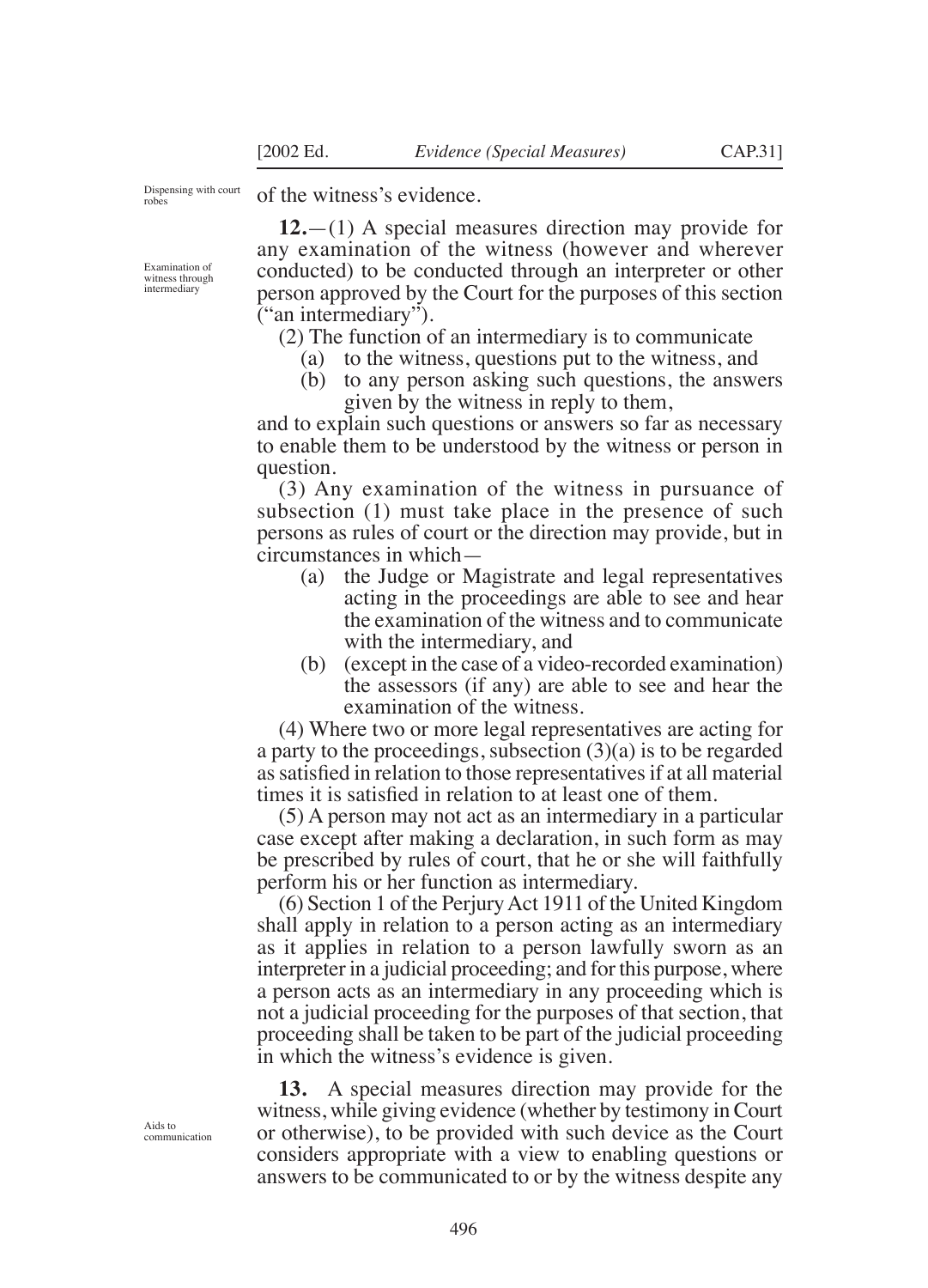disability or disorder or other impairment which the witness has or suffers from.

## **PART V—SUPPLEMENTARY**

**14.**—(1) Subsections (2) to (4) apply to a statement made by a witness in criminal proceedings which, in accordance with a special measures direction, is not made by the witness in direct oral testimony in Court but forms part of the witness's evidence in those proceedings.

(2) The statement shall be treated as if made by the witness in direct oral testimony in Court; and accordingly

- (a) it is admissible evidence of any fact of which such testimony from the witness would be admissible;
- (b) it is not capable of corroborating any other evidence given by the witness.

(3) In estimating the weight (if any) to be attached to the statement, the Court must have regard to all the circumstances from which an inference can reasonably be drawn (as to the accuracy of the statement or otherwise).

(4) Nothing in this ordinance affects the operation of any rule of law relating to evidence in criminal proceedings.

(5) Where any statement made by a person on oath in any proceeding which is not a judicial proceeding for the purposes of section 1 of the Perjury Act 1911 of the United Kingdom is received in evidence in pursuance of a special measures direction, that proceeding shall be taken for the purposes of that section to be part of the judicial proceeding in which the statement is so received in evidence.

(6) Where in any proceeding which is not a judicial proceeding for the purposes of that Act—

- (a) a person wilfully makes a false statement otherwise than on oath which is subsequently received in evidence in pursuance of a special measures direction, and
- (b) the statement is made in such circumstances that had it been given on oath in any such judicial proceeding that person would gave been guilty of perjury,

he or she shall be guilty of an offence and liable to any punishment which might be imposed on conviction of an offence under section 57(2) of that Act (giving of false unsworn evidence in criminal proceedings).

(7) In this section "statement" includes any representation of fact, whether made in words or otherwise.

**15.** Where on a trial on information evidence has been given in accordance with a special measures direction, the

Status of evidence given under this ordinance